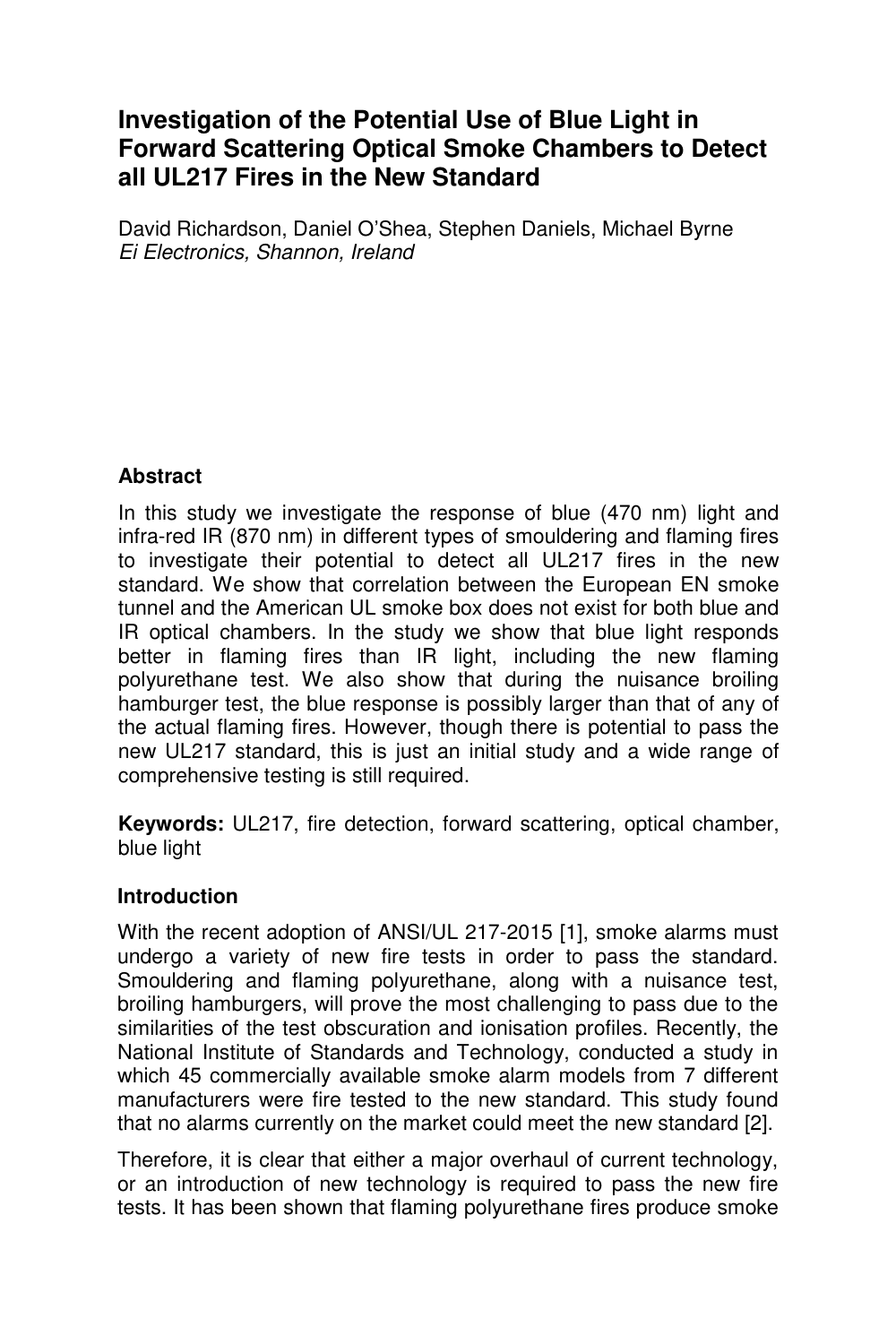particles with an average particle diameter of less than 0.05 µm, as compared with 0.1 µm for smouldering ponderosa pine [3]. Theory suggests that smaller incident wavelengths such as blue light instead of current infra-red (IR) light, will have an increased scattering signal for smaller particle sizes [4]. Therefore, optical smoke sensors incorporating blue LEDs with smaller wavelengths may have the potential to better detect the new UL217 flaming polyurethane test fire.

The use of blue LEDs to detect smoke is not a new technology and the concept of its use has been described previously [5]. There are a number of smoke detection units currently on market combining blue and IR LEDs. One such company, Nest have published a white paper in which they show that their response time is improved in flaming fires with the use of split-spectrum blue and IR LED sensor [6]. However, as shown in the white paper, eliminating false alarms during the nuisance hamburger test has remained elusive. While previous studies have discussed the response of blue LEDs, the raw data has not been included. In this study, the data from both blue and IR LEDs in a range of test fires will be presented. Using this data the potential for the use of blue LEDs to pass the UL217 standard will be discussed.

### **Experimental**

A blue LED,  $\lambda = 470$  nm and an IR LED,  $\lambda = 870$  nm, were mounted within standard Ei Electronics optical chambers. Both sets of LEDs had the same viewing angle and luminous intensity. Initial testing and calibration was carried out in an AW Technologies 1000 series smoke tunnel, with a Topas Aerosol Generator ATM 225 and a UL smoke box. The smoke tunnel utilises paraffin aerosol, and is used to conform to the European EN standard, while the UL smoke box utilises cotton wick and is used to conform to the North American UL standards. Further testing was carried in a custom built Ei Electronics smoke test box, while official testing was carried out in an EN fire test room in ANPI, Belgium.

# **Theory**

Light scattering by small sub-micron sized particles is governed by Mie scattering theory. The general solution for Mie scattering is found through the application of Maxwell's equations. However, a simplified approximation of Mie scattering is given in Eq. 1 [7].

$$
Q = 2 - \frac{4}{p} \sin p + \frac{4}{p^2} (1 - \cos p)
$$
 (Eq. 1)  
Where, 
$$
p = \frac{4\pi a (n-1)}{\lambda}
$$

Where,

- $Q =$  efficiency factor of scattering  $n =$  refractive index of the particle
- a = diameter of the particle  $\Lambda$  = wavelength of incident light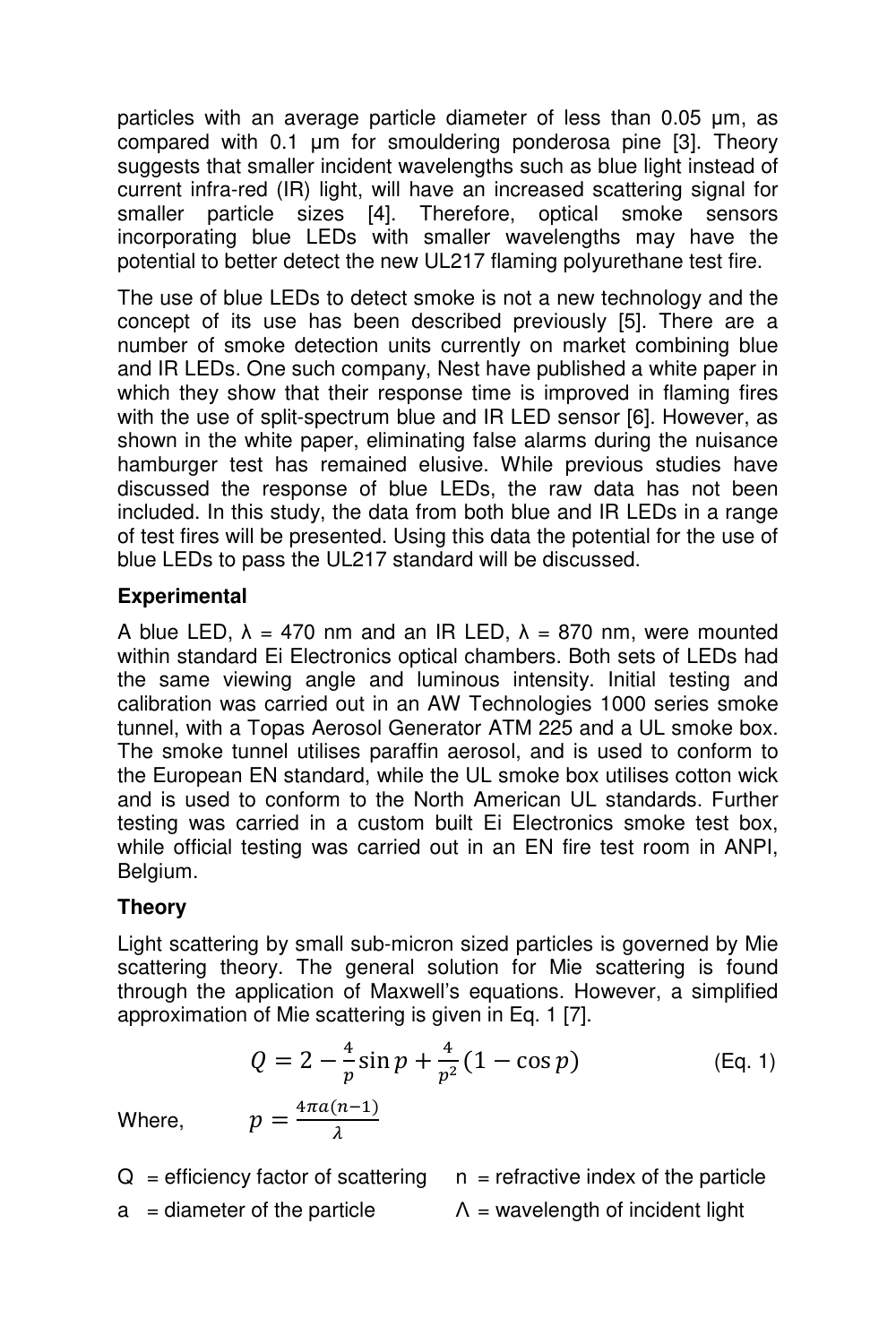Taking the refractive index of smoke particles as 1.5 [8], the theoretical scattering Q factor for blue and IR light is shown in Fig. 1. This theory indicates that for particles below 0.1 µm blue light will scatter 3 times more efficiently than IR light, while for particles close to 1 um both blue and IR light should scatter a similar amount. Utilizing this knowledge, we will investigate if the ratio of blue to IR light scattering can be used to determine the fire type to potentially pass the new UL217 standard.



Fig. 1. Theoretical scattering strength of blue light ( $\lambda = 470$  nm) and IR light ( $\lambda$  = 870 nm) according to the van de Hulst approximation for Mie Scattering [7] taking the refractive index of smoke to be 1.5.

#### **Results**

Initial calibration of the blue and IR optical chambers was carried out in the European EN standard smoke tunnel. This tunnel utilizes atomised aerosol paraffin oil which has an approximate particle diameter of less than 1 µm [9]. The gain factors both blue and red optical chambers were calibrated to give the same output during a test ramp within the EN smoke tunnel as shown in Fig. 2. This is the same test that is carried out during testing for the European EN Standards.

Although the blue and IR optical units are calibrated together in the EN smoke tunnel, the results of the UL smoke box with smouldering wick are remarkably different. As shown in Fig. 3 the blue LED response is approximately 5 times larger than the IR LED response. The average particle diameter of smouldering cotton wick is 0.09 µm [3]. Due to the small size of these smoke particles theory states that blue light will scatter more than red light. However, an increase by a factor of 5 is more than expected. There is no simple explanation for this, but factors such as the smoke particle shape, particle colour or clumping of smoke particles is not taken into account in the theory and can affect the scattering intensity.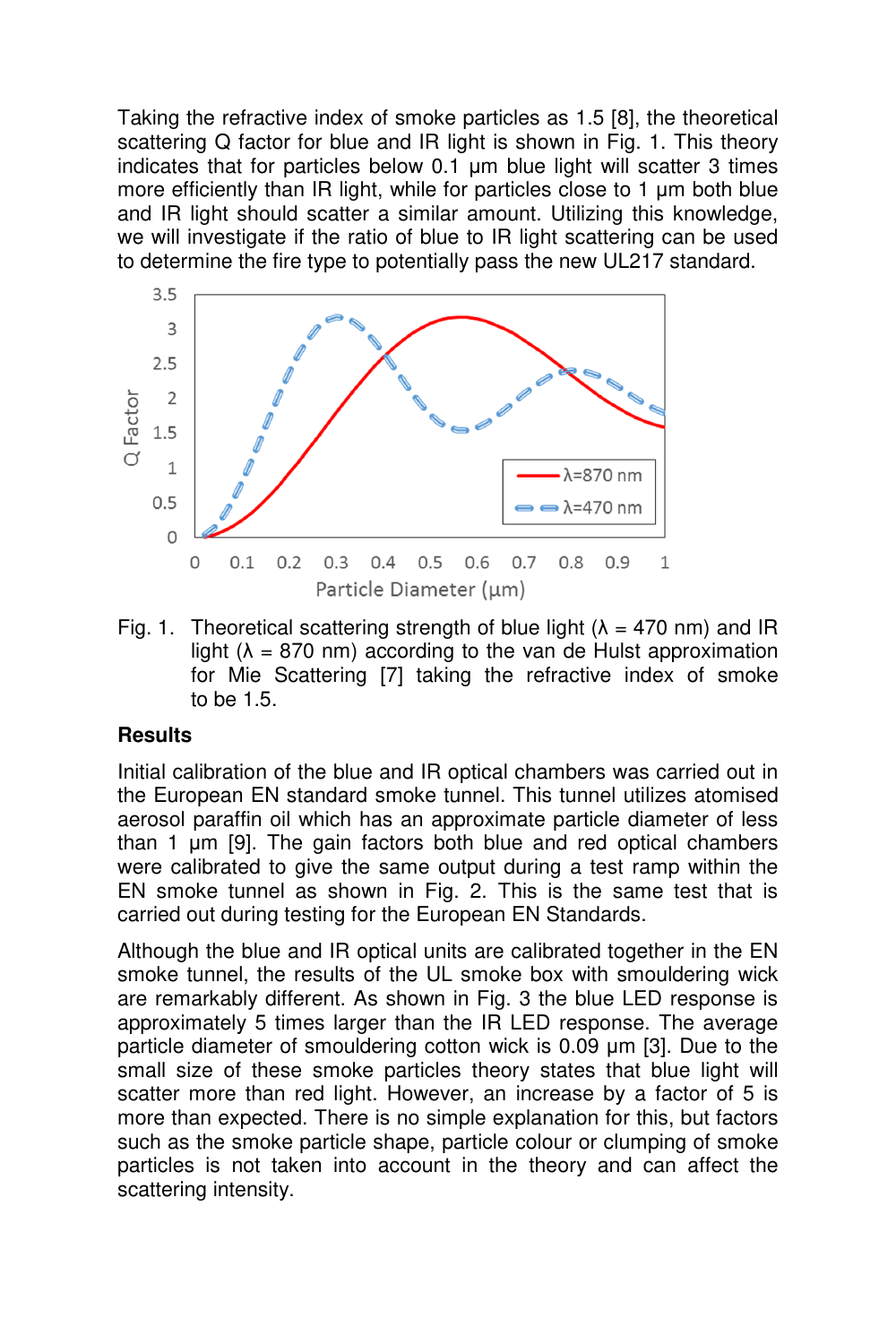

Fig. 2. Comparison of the signal strength response of blue LED  $(\lambda = 470 \text{ nm})$  and IR LED  $(\lambda = 870 \text{ nm})$  to aerosol paraffin in the EN smoke tunnell.



Fig. 3. Comparison of the signal strength response of blue LED  $(\lambda = 470 \text{ nm})$  and IR LED  $(\lambda = 870 \text{ nm})$  to smouldering cotton wick in the UL smoke box.

These initial results are promising as blue light is scattered more in small particles than IR light. However, it is clear that calibration of the blue and red optical chambers is not comparable between the UL and EN smoke tests. As testing is carried out in actual fires with real smoke, the units were both calibrated to the same sensitivity in the UL 217 box for all further tests in this study.

Theoretically flaming fires produce smaller smoke particles than smouldering fires. A simple check of this was carried out in the Ei smoke chamber testing both smouldering and flaming paper fires. The results of the smouldering and flaming fires are shown in Fig. 4 and 5 respectively.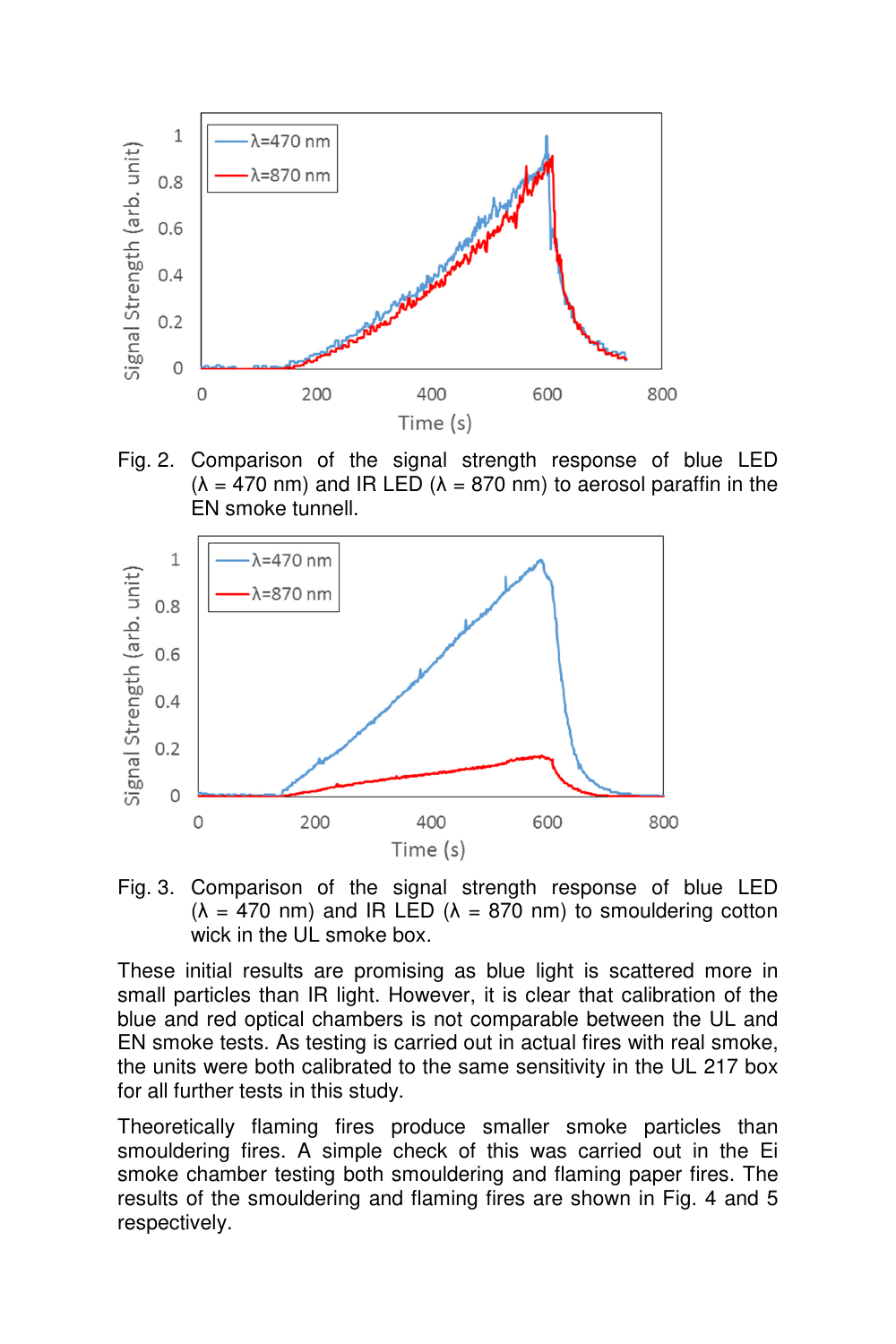For the smouldering paper the response of the IR and blue LEDs are similar and no clear distinction between their responses can be made. This is expected as the mean particle diameter for smouldering paper is approximately 0.1 µm, similar to that of smouldering cotton wick, with a particle diameter of 0.09 µm [3].





However, during the flaming paper combustion the blue LED response is up to a factor of 4 times stronger than the IR LED response. The mean particle diameter for flaming paper combustion is 0.04 µm [3], just under half that of smouldering combustion. This decrease in mean particle size results in an increased scattering ratio between IR and blue light.



Fig. 5. Comparison of the signal strength response of blue LED ( $\lambda$  = 470 nm) and IR LED ( $\lambda$  = 870 nm) to flaming paper in a custom built smoke chamber.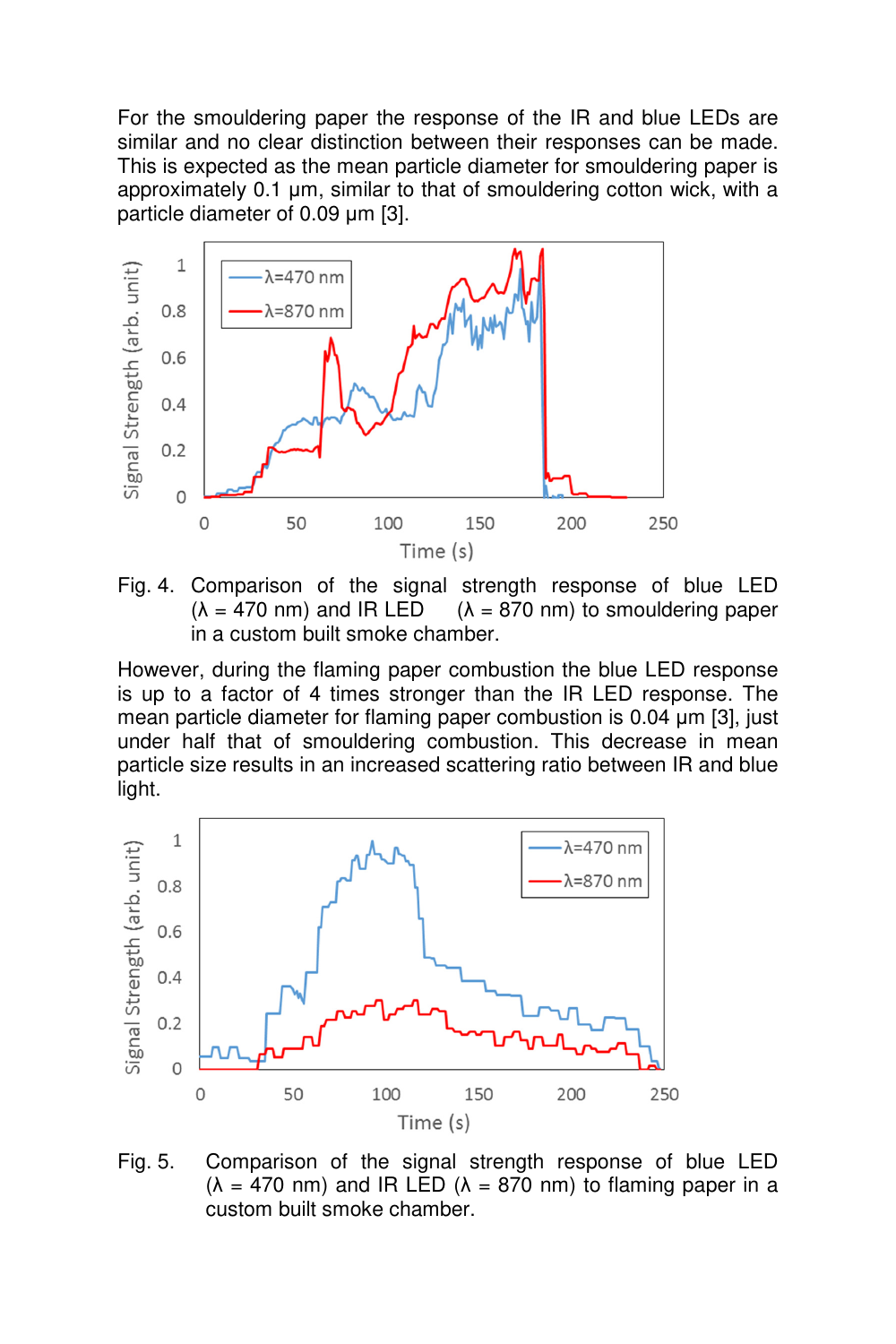Similar results were also found for flaming wood with a blue LED response between 2 and 3 times larger than that of the IR LED. Flaming wood has a larger particle diameter than flaming paper, 0.06 µm [3], so the small decrease in the observed response may be attributed to Mie scattering theory, though other effects such as particle shape and colour may also affect the scattering ratio. These results prove that blue light has the potential to distinguish between smouldering and flaming fires.

However, it is the response to flaming polyurethane that is of most interest to this study. The response of the blue and IR LEDs to flaming polyurethane in the Ei test box are shown in Fig. 6. The blue signal recorded is approximately twice as strong as the IR signal. Polyurethane foam has a particle diameter of approximately 0.05 µm, so an increased signal from the blue LED is expected. However, the ratio of blue to IR signal is not as strong as that observed for flaming paper and flaming wood. The cause is not clear, but again may be due to particle colour or refractive index which can also influence the scattering intensity.

Although this internal testing shows promising results, fire tests in an accredited lab are required to confirm the initial findings. Large scale testing was carried out in ANPI, Belgium which has a fire test room built to the European EN standard. Here a range of fire tests were carried out to investigate the response of blue and IR optical chambers.



Fig. 6. Comparison of the signal strength response of blue LED  $(\lambda = 470 \text{ nm})$  and IR LED  $(\lambda = 870 \text{ nm})$  to flaming polyurethane in a custom built smoke chamber.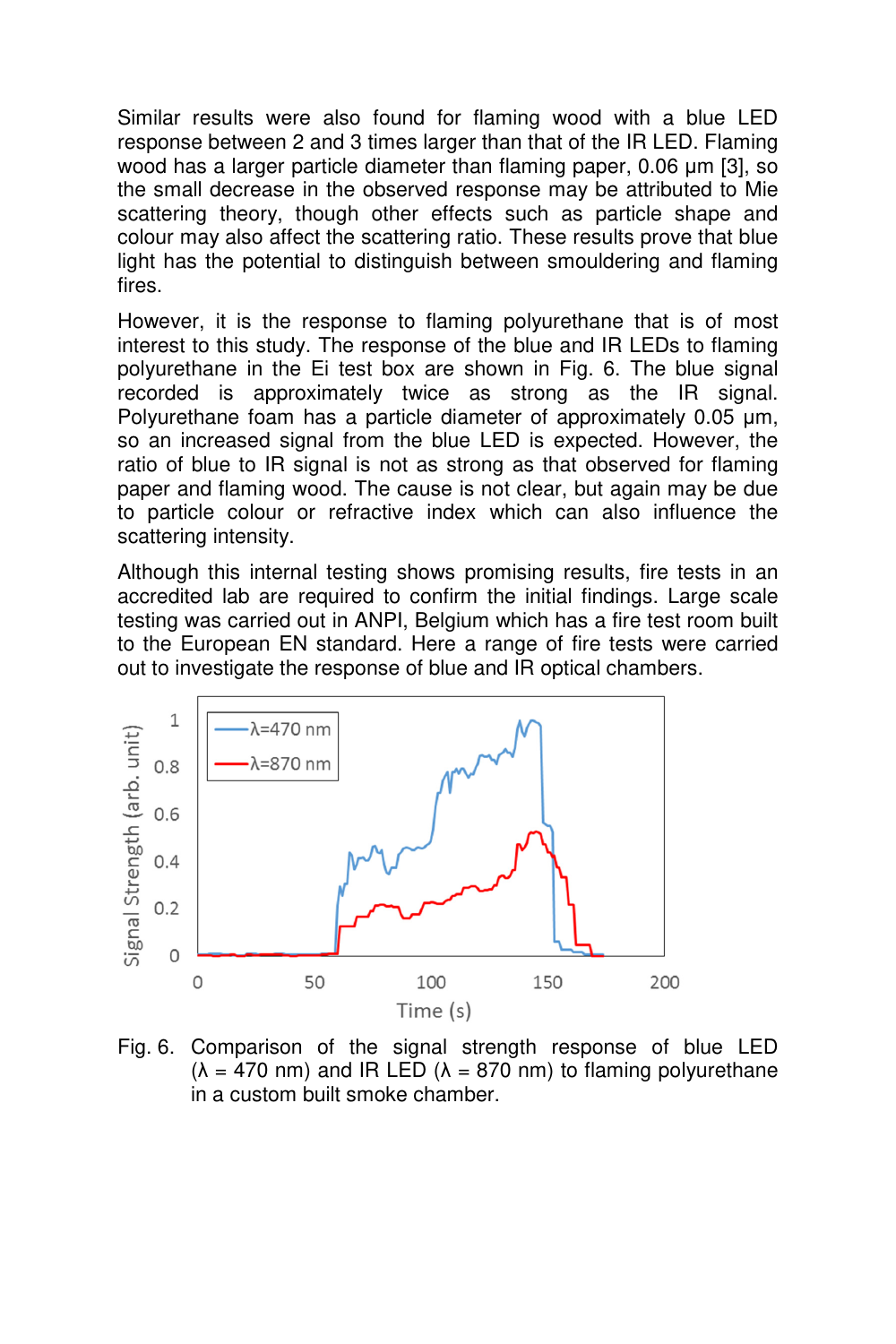The first test carried out was TF2, which is a smouldering wood test. The response of the IR and blue optical units were similar as shown in Fig. 7. The quickness of the blue response can be attributed to the slow air flow and the unpredictability of smoke particle density during TF2. It is highly possible that randomness in the smoke pattern reached the blue chamber before the IR chamber so the authors do not consider this initial blue response a notable finding. Overall, the blue LED has a slightly stronger overall response than the IR LED in this test by up to 50 %.



Fig. 7. Comparison of the signal strength response of blue LED  $(\lambda = 470 \text{ nm})$  and IR LED  $(\lambda = 870 \text{ nm})$  during TF2, smouldering wood in the ANPI fire test room.

TF4 is a flaming polyurethane test as part of the EN standard. Although similar, it is not identical to the new UL 217 flaming polyurethane test. The recorded blue and IR LED data for the EN TF4 is shown in Fig. 8. Again, the blue signal is double that of the IR signal. Although this is a promising result, it is not clear that this difference between blue and IR LED response will be enough to pass the UL217 test. The increased signal strength of blue light over IR light is observed for all flaming fires including TF1 (flaming Wood) and TF5 (flaming Heptane).

During this study it was found that on many occasions it was possible to differentiate smouldering from flaming fires using the blue LED as a secondary indicator. However, to pass UL217 the units must not alarm during the nuisance test which is proving a challenge for current optical units on the market.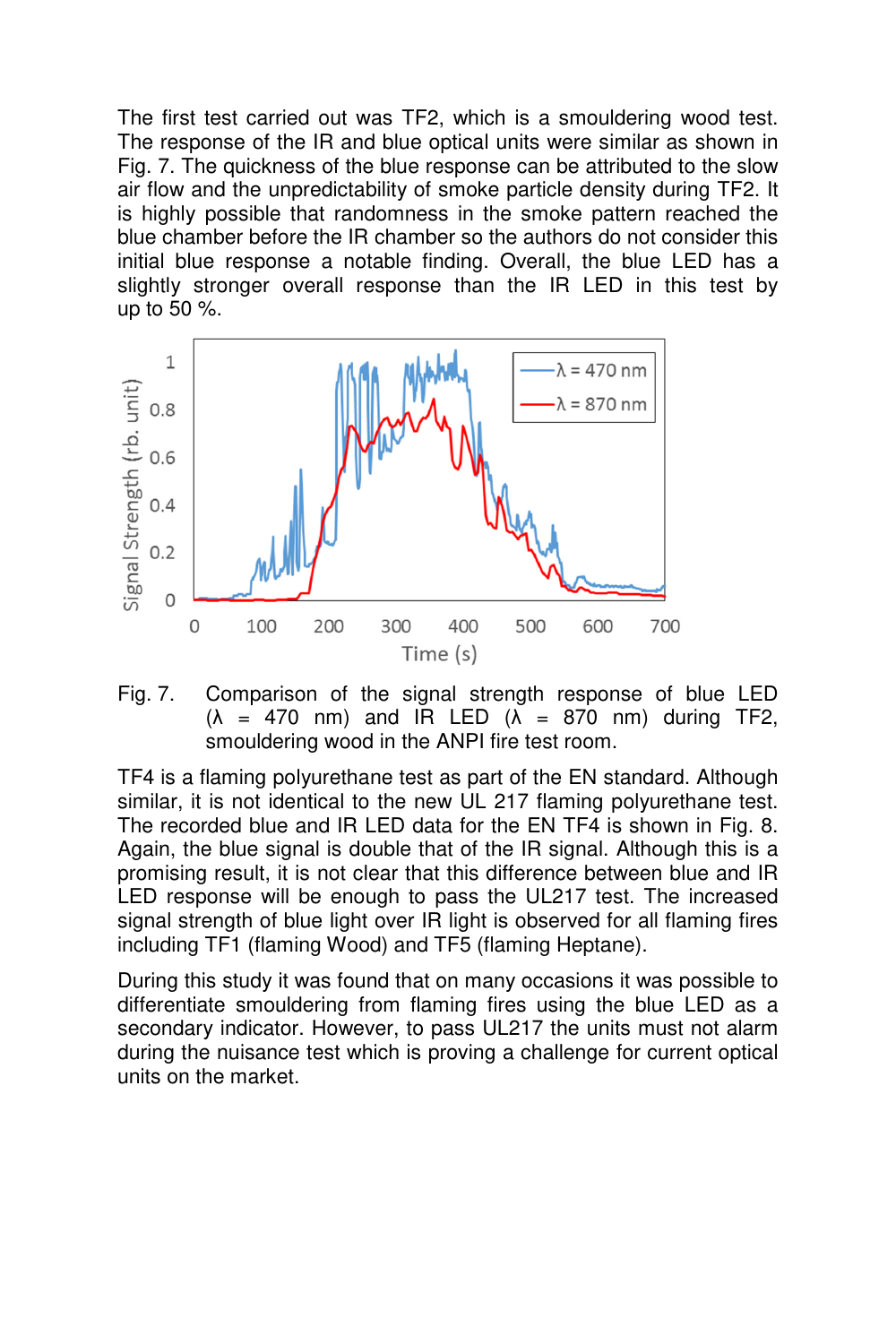

Fig. 8. Comparison of the signal strength response of blue LED ( $\lambda$  = 470 nm) and IR LED ( $\lambda$  = 870 nm) during TF4, flaming polyurethane in the ANPI fire test room.

Provisional results for the nuisance broiling hamburger test from internal testing are shown in Fig.9. The response of the blue LED is between 5 and 6 times that of the IR LED. This ratio is larger than that seen previously for any of the flaming fire tests. Therefore, theoretically it may be possible to distinguish between the UL fire tests and the nuisance hamburger tests. However, in a life-saving application, dependence on an increased signal to distinguish a nuisance source is a potentially dangerous situation. While these preliminary results show potential, the authors advise caution and that a comprehensive range of fires must be tested to ensure customer safety.



Fig. 9. Comparison of the signal strength response of blue LED  $(\lambda = 470 \text{ nm})$  and IR LED  $(\lambda = 870 \text{ nm})$  for broiling hamburger test.